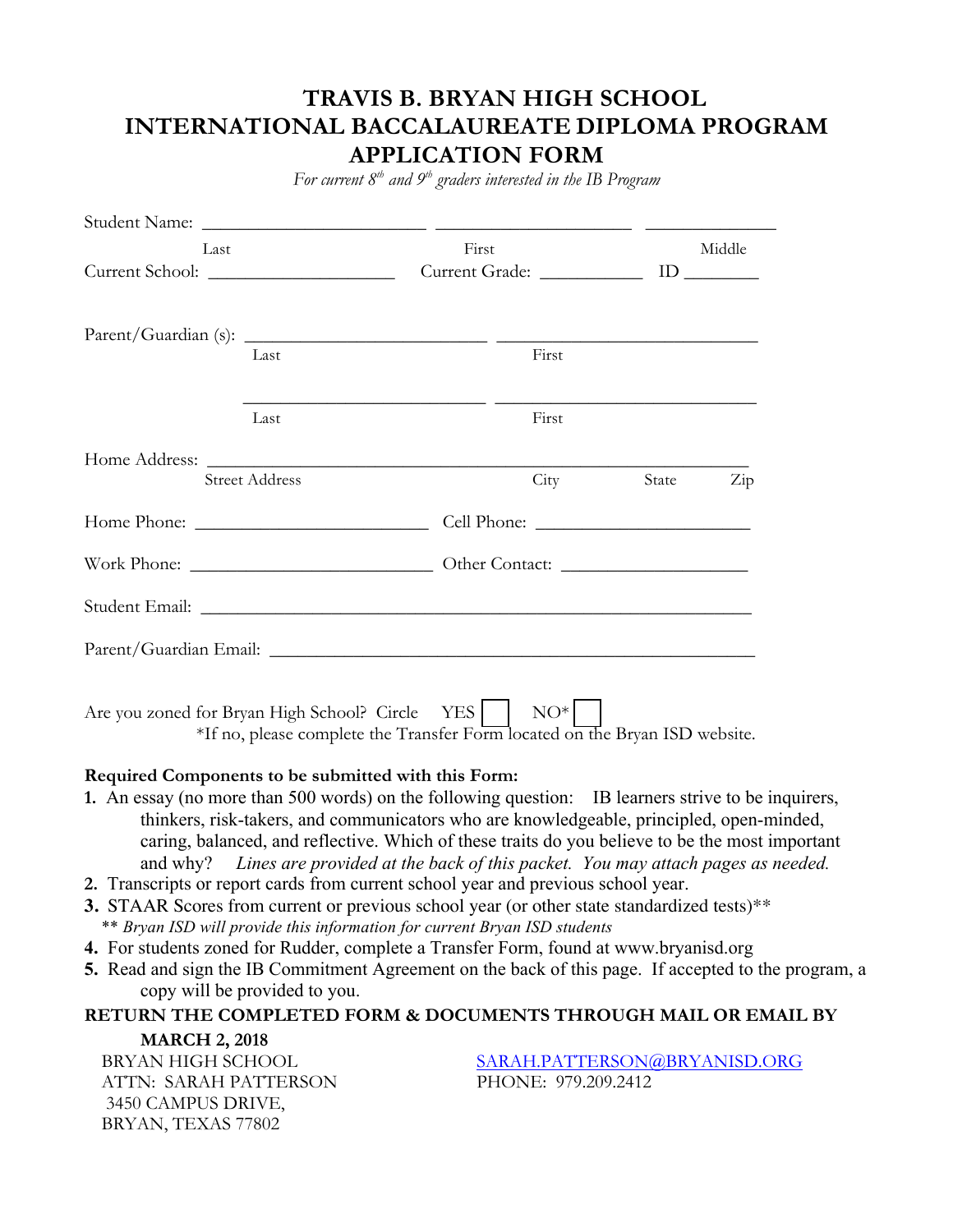## **IB ADMISSION AND COMMITMENT AGREEMENT Please Read and Sign Below**

#### **Student Statement of Commitment:**

I agree to the following terms and conditions for participating in the Bryan IB program.

#### **I will:**

- maintain good attendance and be in class on time
- abide by the rules and guidelines of Bryan High School, Bryan ISD, and the IBO
- not engage in any form of academic dishonesty (academic dishonesty can lead to removal from IB)
- meet the expectations set forth by each class
- actively participate in class daily by being prepared, listening actively, offering relevant comments, posing insightful questions, taking notes etc
- work seriously to improve my writing skills, which involves writing, editing, revising, and asking for authorized assistance
- actively seek assistance and/or tutoring when having academic problems
- submit quality work in a timely manner, meeting all deadlines for internal and external assessments
- participate in credit recovery or summer sessions needed in order to complete any identified course deficiencies
- continue language acquisition in a second language during the diploma years (See language policy)
- take PreIB English I and II as well as PreIB Algebra II
- sit for up to 2 IB exams at the end of the  $11<sup>th</sup>$  grade, and all other exams at the end of the  $12<sup>th</sup>$  grade (full diploma students)
- take at least 2 IB courses in each of the  $11*$  and  $12*$  grade years if I am a transfer student who is taking courses rather than the full diploma. Failure to do so will result in an immediate return to the campus for which I am zoned.

I am willing to strive for attainment of the high standards required for this program. I will work to the best of my ability. I understand that if I do not meet the standards of the IB Diploma Program, either because of the quality of my work or because of my performance as a serious learner, I may be asked to withdraw from the program and to enroll in a course of study, which meets my level of performance.

| Printed Name:                            | Signature:                                                                                                                | Date: |
|------------------------------------------|---------------------------------------------------------------------------------------------------------------------------|-------|
|                                          | By checking this box, I understand that checking this box constitutes a legal signature confirming that I acknowledge and |       |
| agree to the above terms and conditions. |                                                                                                                           |       |

#### **Parent/Guardian Statement of Commitment:**

I understand and commit my full support to my child's participation in the IB Diploma Program at Bryan High School. I understand that in order to remain in IB, my child must adhere to the specific requirements of the program. I understand that parent support and involvement are critical to a student's success. Therefore, I agree to be an active participant in my child's education.

#### **I will:**

- support my child's academic and extra-curricular efforts by designating adequate time and place for study
- attend parent meetings and other IB events
- initiate and respond to communication with my student's IB teachers
- encourage student study-group sessions
- help my student manage their time in meeting the requirements of the IBO
- meet any exam fee obligations for the IB Diploma exams (currently full diploma students' exam fees are paid for by Bryan ISD).
- review each progress report with my child and contact the appropriate teacher if concerned

#### *Parent/Guardian Signature: \_\_\_\_\_\_\_\_\_\_\_\_\_\_\_\_\_\_\_\_\_\_\_\_\_\_\_\_\_\_\_\_\_\_\_\_\_\_\_\_\_\_\_\_ Date: \_\_\_\_\_\_\_\_\_\_*

By checking this box, I understand that checking this box constitutes a legal signature confirming that I acknowledge and agree to the above terms and conditions.